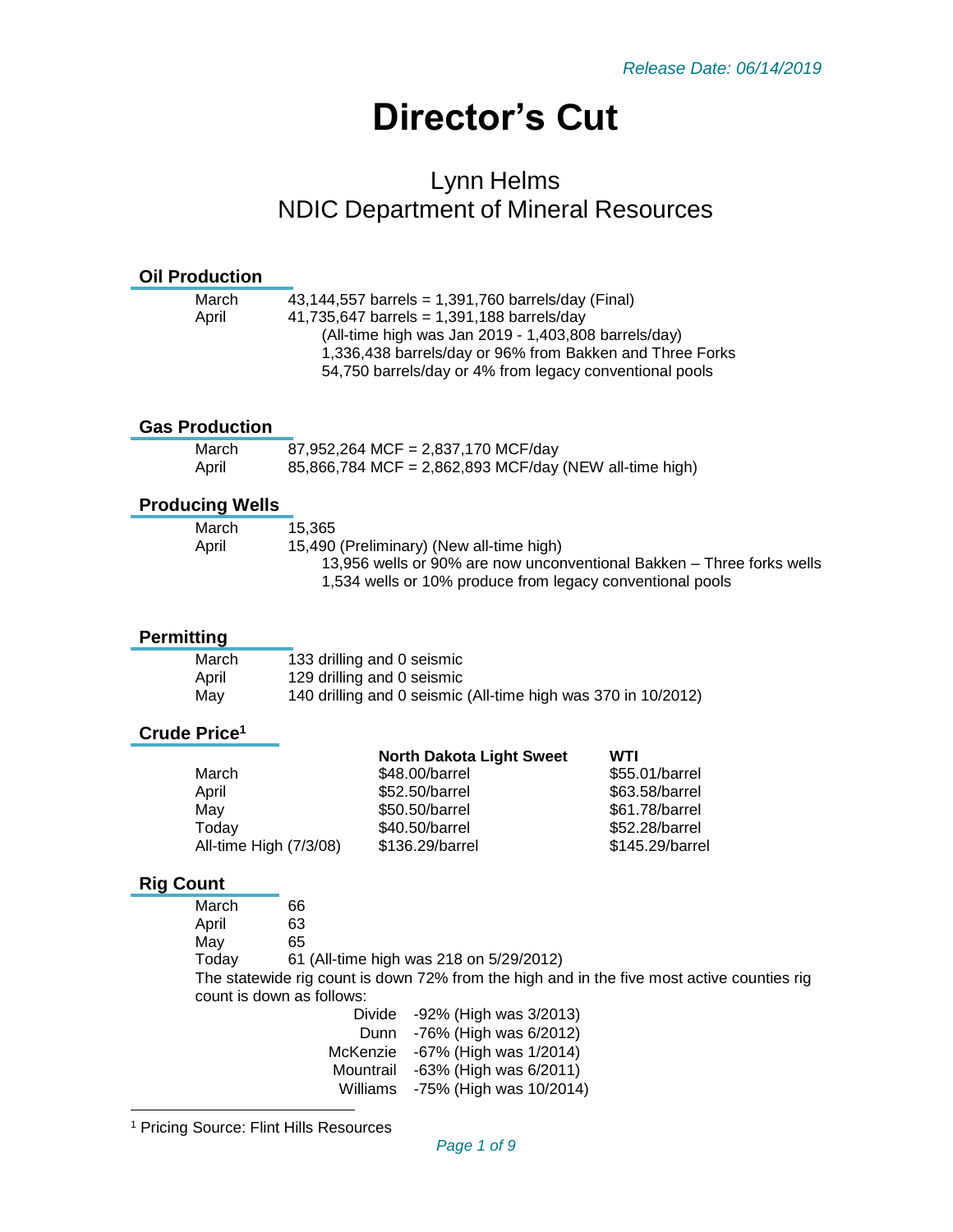## **Fort Berthold Reservation Activity**

|                                            | Total               | Fee Land           | <b>Trust Land</b>   |
|--------------------------------------------|---------------------|--------------------|---------------------|
| Oil Production                             | 302,773 barrels/day | 98,267 barrels/day | 204,506 barrels/day |
| <b>Drilling Rigs</b>                       | 14                  |                    |                     |
| <b>Active Wells</b>                        | 2.098               | 573                | 1.525               |
| Waiting on completion                      | 139                 |                    |                     |
| <b>Approved Drilling</b><br><b>Permits</b> | 447                 | 98                 | 349                 |
| <b>Potential Future Wells</b>              |                     | -191               | 3.263               |

#### **Drilling and Completions Activity**

The drilling rig count has become very stable in the mid-sixties. Operators have shifted from running the minimum number of rigs to incremental increases and decreases based on gas capture, completion crew availability, and oil price. Current operator plans are to hold the rig count steady or perhaps 2-5 fewer rigs second half of 2019 depending on oil price, workforce, and infrastructure constraints.

The number of well completions has become variable again due to oil price, gas capture, workforce, and weather:

| February | 66 (Final)       |
|----------|------------------|
| March    | 62 (Revised)     |
| April    | 78 (Preliminary) |

Over 99% of drilling now targets the Bakken and Three Forks formations.

From end of March to end of April:

- **•** Estimated wells waiting on completion<sup>2</sup> is 962 (Down 6)
- **Estimated inactive well count<sup>3</sup> is 1,625 (Down 72)**

Lower crude oil price, gas capture, workforce, and competition with the Permian and Anadarko shale oil plays for capital continue to limit drilling rig count. Utilization rate for rigs capable of 20,000+ feet is 55-65% and for shallow well rigs (7,000 feet or less) 40-50%.

Drilling permit activity is normal. Operators continue to maintain a permit inventory that will accommodate varying oil prices for the next 12 months.

Rigs actively drilling on federal surface in the Dakota Prairie Grasslands is down one to one.

 $\overline{\phantom{a}}$ 

 $2$  The number of wells waiting on completions is an estimate on the part of the director based on idle well count and a typical five year average. Neither the State of North Dakota, nor any agency officer, or employee of the State of North Dakota warrants the accuracy or reliability of this product and shall not be held responsible for any losses caused by this product. Portions of the information may be incorrect or out of date. Any person or entity that relies on any information obtained from this product does so at his or her own risk.

<sup>3</sup> Includes all well types on IA and AB statuses: **IA** = Inactive shut in >3 months and <12 months;

**AB** = Abandoned (Shut in >12 months)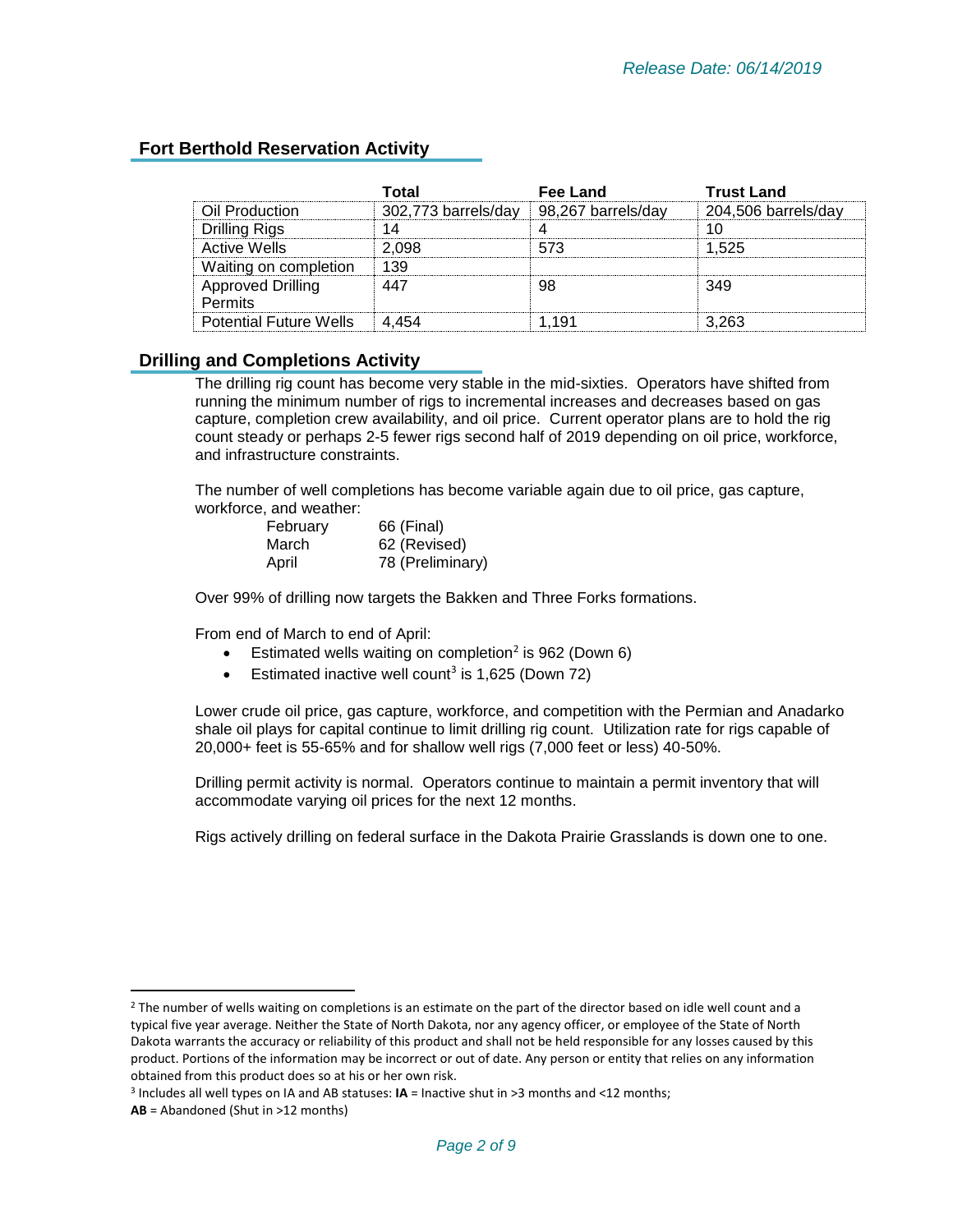#### **Seismic**

Seismic activity is very slow.

| <b>Active Surveys</b> | Recordina | <b>Example 2 NDIC Reclamation Projects</b> | : Remediating | Suspended | пітгес |
|-----------------------|-----------|--------------------------------------------|---------------|-----------|--------|
|                       |           |                                            |               |           |        |

#### **Gas Capture**

US natural gas storage increased to 10% below the five-year average indicating little potential for price improvement in the future. North Dakota shallow gas exploration could be economic at future gas prices, but is not at the current price.

The price of natural gas delivered to Northern Border at Watford City is down \$.12 at \$1.98/MCF. This results in a current oil to gas price ratio of 21 to 1. The state wide gas flared volume from March to April decreased 10,339 MCF to 545,010 MCF per day and percent flared decreased to 19.0% with a Bakken capture percentage of 81%.

The historical high flared percent was 36% in 09/2011.

| March captured    | 70,488,687 MCF = 2,273,829 MCF/day                     |
|-------------------|--------------------------------------------------------|
| April captured    | 69,537,445 MCF = 2,317,915 MCF/day (NEW all-time high) |
| Statewide         | 81%                                                    |
| Statewide Bakken  | 81%                                                    |
| Non-FBIR Bakken   | 84%                                                    |
| FBIR Bakken       | 71%                                                    |
| Trust FBIR Bakken | 70%                                                    |
| Fee FBIR          | 78%                                                    |
|                   |                                                        |

The Commission has established the following gas capture goals:

- 74% October 1, 2014 through December 31, 2014
	- January 1, 2015 through March 31, 2016
- 80% April 1, 2016 through October 31, 2016
- 85% November 1, 2016 through October 31, 2018
- 88% November 1, 2018 through October 31, 2020
- 91% Beginning November 1, 2020

#### **Crude Oil Markets**

OPEC is in discussions with Russia over production restrictions needed to balance Venezuela's export collapse, US sanctions on Iran, and the slowing world economy. Futures markets and EIA continue to anticipate increasing crude oil oversupply through year end 2020. US crude oil inventories are now well above the long-term average and increasing when the high demand Season would normally result in decreases. World liquid fuels production and consu



Crude oil takeaway capacity including rail deliveries to coastal refineries is more than adequate, but Washington state Senate Bill 5579 threatens to disrupt 150,000-200,000 barrels per day.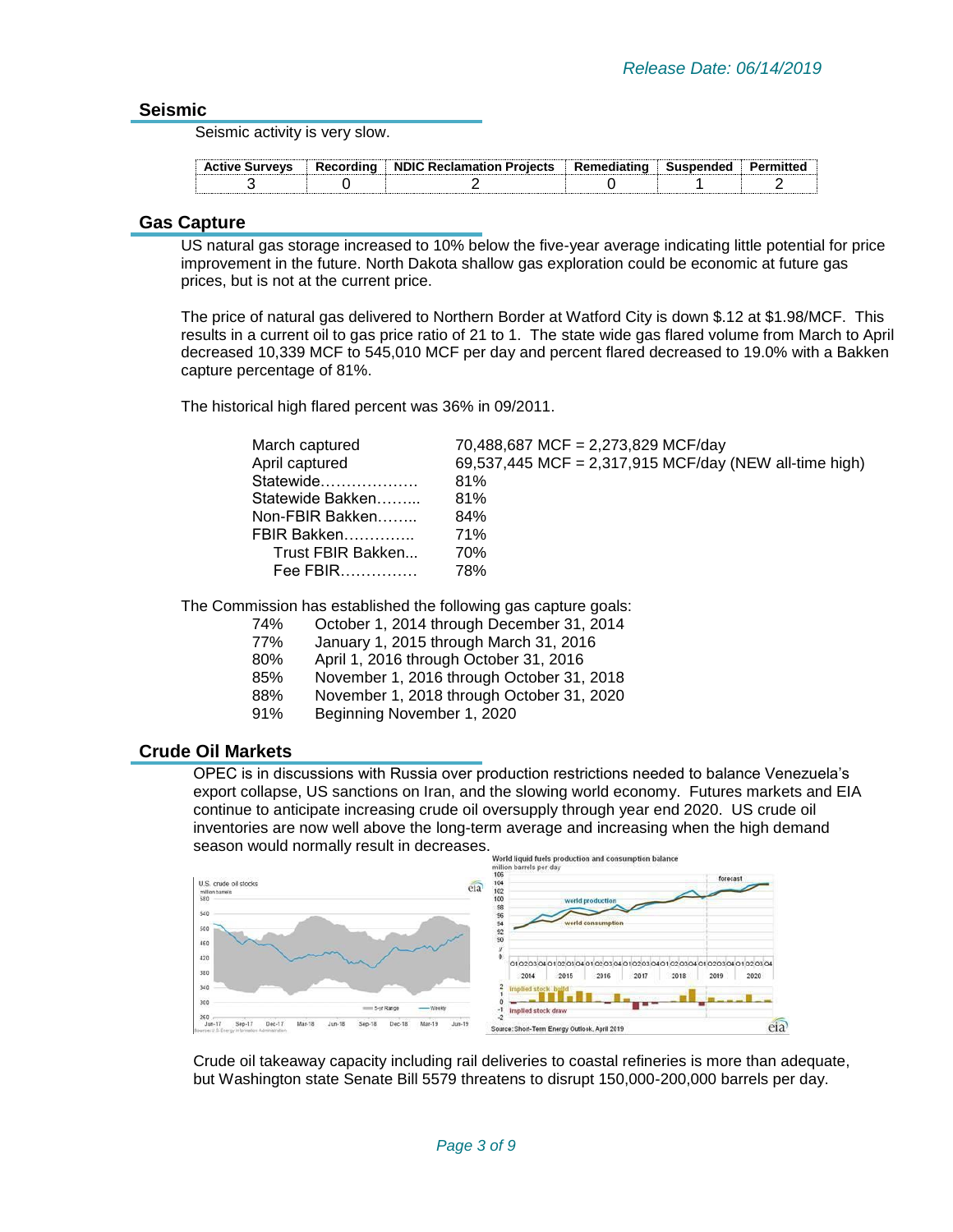#### **Bureau of Indian Affairs**

**BIA** has published a new final rule to update the process for obtaining rights of way on Indian land. The rule was published 11/19/15 and became effective 12/21/15. The final rule can be found at https://www.federalregister.gov/articles/2015/11/19/2015-28548/rights-of-way-on-indianland. On 3/11/16, the Western Energy Alliance filed a complaint and motion for a temporary restraining order and/or a preliminary injunction. On 4/19/16, the US District court for the District of North Dakota issued an order denying the motion for a preliminary injunction. New valuation requirements have resulted in increased delays since 1/1/19.

#### **Bureau of Land Management**

**BLM** published a new final rule 43 CFR Parts 3100, 3160 and 3170 to update and replace its regulations on venting and flaring of natural gas effective 1/17/16. The final rule can be viewed online at [https://www.blm.gov/programs/energy-and-minerals/oil-and-gas/operations-and](https://www.blm.gov/programs/energy-and-minerals/oil-and-gas/operations-and-production/methane-and-waste-prevention-rule)[production/methane-and-waste-prevention-rule.](https://www.blm.gov/programs/energy-and-minerals/oil-and-gas/operations-and-production/methane-and-waste-prevention-rule) North Dakota, Wyoming, Montana, Western Energy Alliance, and IPAA filed for a preliminary injunction to prevent the rule going into effect until the case is settled. A hearing in Casper, Wyoming was held 1/6/17. On 1/16/17 the court denied all of the petitioners' motions for preliminary injunctions. **On 2/3/17 the US House of Representatives voted 221-191 to approve a Congressional Review Act resolution against the rule.** On 3/28/17 President Trump issued an executive order which in part directs "The Secretary of the Interior shall review the following final rules, and any rules and guidance issued pursuant to them, for consistency with the policy set forth in section 1 of this order and, if appropriate, shall, as soon as practicable, suspend, revise, or rescind the guidance, or publish for notice and comment proposed rules suspending, revising, or rescinding those rules:". This rule is included in the list as item (iv). North Dakota plans to continue active participation in the litigation of this rule until the BLM takes final action eliminating the rule. **On 5/10/17 the Senate voted 51 to 49 against the CRA, allowing the rule to remain in effect.** On 6/27/17 U.S. D. Ct. Judge Skavdahl granted BLM's motion to extend the merits briefing schedule by 90 days, based on BLM's APA 705 stay and BLM's representations regarding its plans to reconsider the VF Rule. Opening briefs were filed 7/3/17. On 7/5/17 California and New Mexico sued BLM in the U.S. District Court for the Northern District of California, seeking a declaratory judgement that BLM's APA 705 stay was illegal and vacating the stay. The relief they request would vacate the stay of the January 2018 compliance et al deadlines, bringing them all back into force. BLM officials encouraged North Dakota to intervene. On 7/12/17 a group of NGOs including the Fort Berthold Protectors of Water and Earth Rights filed a separate suit against the BLM in federal court in the U.S. District Court for the Northern District of California, seeking a declaratory judgement that BLM's APA 705 stay was illegal and vacating the stay. California and New Mexico, along with various environmental groups, have challenged BLM's stay in the Northern District of California, and filed a motion for summary judgment on 7/26/17. On 8/24/17 North Dakota filed a response supporting BLM's motion, a motion to intervene, and a motion to change venue to Wyoming in an attempt to prevent all of the litigation regarding the timing of the Flaring Rule, including the future rulemakings further extending compliance deadlines that BLM has stated that it intends to publish, could end up in front of the magistrate judge in the Northern District of California instead of Judge Skavdahl in Wyoming. On 10/04/17 the federal magistrate judge in the Northern District of California granted the summary judgement motion by California, New Mexico, and several NGOs throwing out BLM's administrative and temporary postponement of several of the future rules compliance dates/obligations. On 10/05/17 the BLM issued a Federal Register Notice for a proposed rule that if finalized will delay certain requirements of the BLM Rule until January 17, 2019. North Dakota submitted comments to (1) support BLM's decision to delay certain compliance requirements and (2) continue to make the record that BLM exceeded its authority to promulgate the rule in the first place with particular emphasis on the specific/unique North Dakota considerations at issue. NDIC comments are available at [http://www.nd.gov/ndic/ic-press/dmr-blm-comments17-11.pdf.](http://www.nd.gov/ndic/ic-press/dmr-blm-comments17-11.pdf) BLM, the states of CA & NM, and the NGOs supporting the current final rule were granted an extension to file response briefs to December 11<sup>th</sup> in the WY court. Oral arguments are scheduled on December 18<sup>th</sup>. Judge Skavdahl has indicated he wishes to decide the merits of this case before the major compliance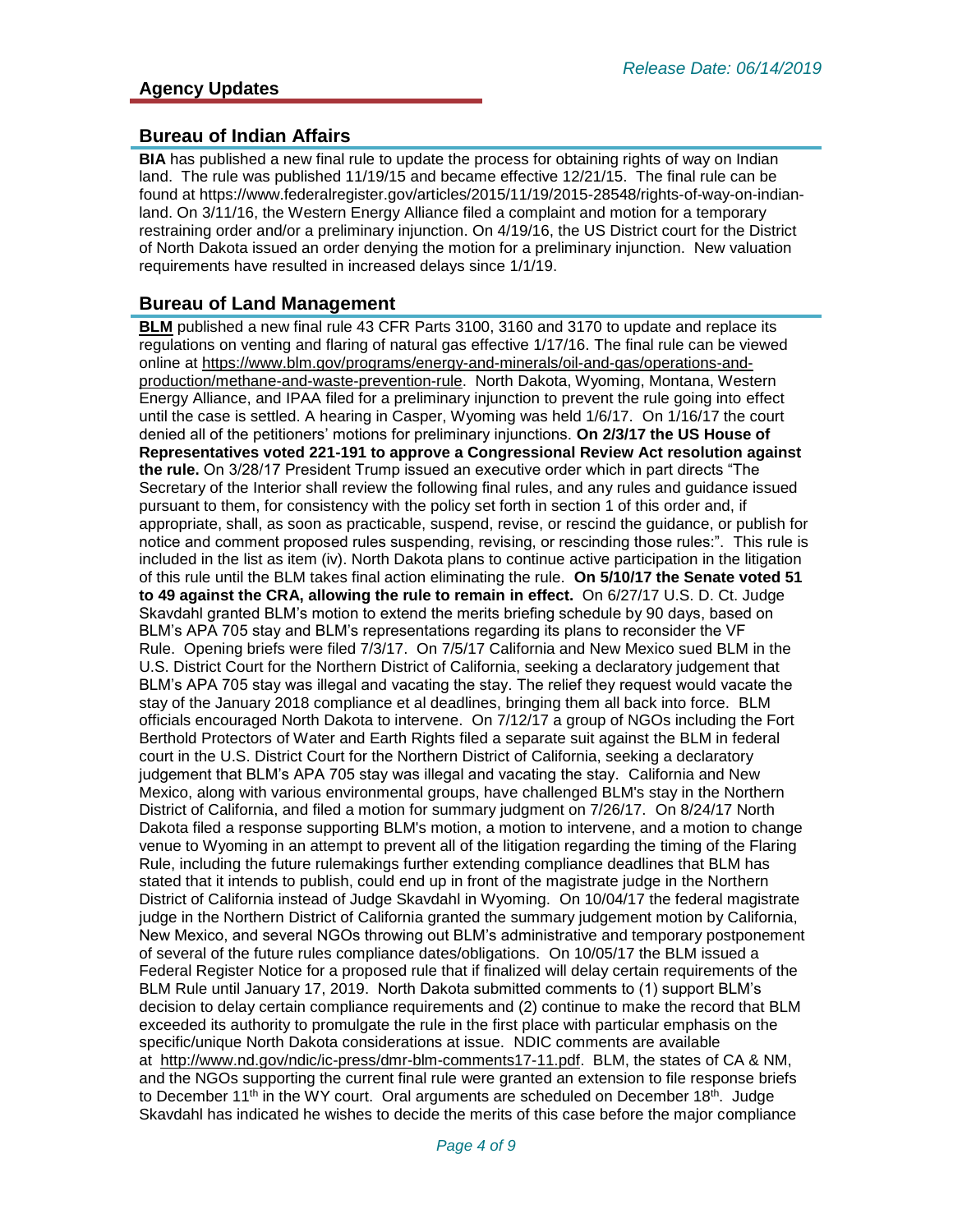requirements of the current final rule take effect in January of 2018. On 11/29/17 North Dakota filed a response to industry petitioner's motion for a preliminary injunction supporting a preliminary or permanent injunction. On 12/4/17 USDOJ petitioned the 9<sup>th</sup> US Judicial Circuit Court in San Francisco to review and overturn the Northern District of California court's November decision ordering the US Bureau of Land Management to make oil and gas producers comply with the methane emissions requirements while the rules are being reviewed. Briefs in favor of the industry preliminary injunction motion are due on 12/18/17 and briefs responding to BLM's motion to stay the litigation are due on 1/5/18. On 12/7/17 BLM published a rule in the Federal Register delaying the methane regulation until January 2019, saying the previous rule is overly burdensome to industry. Officials said the delay will allow the federal Bureau of Land Management time to review the earlier rule while avoiding tens of millions of dollars in compliance costs to industry that may turn out to be unnecessary. On 12/19/17 BLM was sued by California, New Mexico, and a large group of NGOs in the Northern District of California federal court over the 12/7/17 rule extending certain compliance dates in BLM's 2016 Rule. The complaint requests that BLM's extension rule be set aside and the provisions it relates to reinstated. On 12/26/17 BLM filed a motion seeking to stay the litigation in the U.S. District Court case in WY and to vacate the January 5 briefing deadline, a motion in which the industry trade associations and Montana and Wyoming joined. North Dakota and Texas filed a short response on 12/27/17 asking the Court to deny the motion or allow until 1/12/18 to fully respond to BLM's holiday week motion. On 12/29/17 the Wyoming district court granted BLM's motion to stay the 2016 Rule challenge litigation. On 2/22/18 BLM published a new rule proposal to revise the 2016 final Waste Prevention Rule (also known as the venting and flaring rule). The proposed rule would eliminate duplicative regulatory requirements and re-establish long-standing requirements that the 2016 final rule sought to replace. While the proposed rule is open for public comment generally, the Federal Register notice specifically requests comment on ways that the BLM can reduce the waste of gas by incentivizing the capture, reinjection, or beneficial use of the gas. Public comments on this proposed rule were due to the BLM on or before 4/23/18. NDIC comments can be viewed at [http://www.nd.gov/ndic/ic-press/blm%20comments%20180417.pdf.](http://www.nd.gov/ndic/ic-press/blm%20comments%20180417.pdf) On 2/22/18 Judge Orrick in the Northern District of California entered a preliminary injunction against the BLM's "Suspension Rule" which suspended for one year certain compliance deadlines in BLM's Venting and Fairing Rule. Judge Orrick also denied North Dakota's motion to transfer the case to the District of Wyoming where Judge Skavdahl had stayed the original rule on the grounds that parties were protected by the Suspension Rule. The immediate effect of this decision was to reinstate the BLM Venting and Fairing Rule in full, along with compliance deadlines that became effective January 17, 2018, and remove the protections relied upon by Judge Skavdahl the District of Wyoming case. On 3/7/18 U.S. District Court Judge Skavdahl granted the North Dakota/Texas Motion to lift the stay in the challenge to the BLM's Venting & Flaring Rule. The California Court explicitly adopted North Dakota's central position in intervention - stating that "I express no judgment whatsoever in this opinion on the merits of the [V&F] Rule," showing great deference to Judge Skavdahl and the existing case in his Court and rejecting the California, NM, and NGOs request to uphold the V&F Rule. Judge Skavdahl's Lift Stay Order gives BLM until March 14 to file its response to North Dakota/Texas, as well as to the motions filed by Wyoming/Montana and Industry, with reply briefs due March 21. Wyoming/Montana are seeking a partial stay of the VF Rule under Section 705, and Industry is seeking a partial Preliminary Injunction of the Rule. On 4/4/18 U.S. District Judge Skavdahl issued an order granting Wyoming's request for a partial stay of the Rule under Section 705 of the APA. The Court's limited Stay Order provides immediate relief to industry, but the balance of the Rule, including BLM's unlawful exercise of authority over State and private mineral interests through an overinclusive application of communitization remains. The Court denied the North Dakota/Texas motion to move forward to complete briefing on the merits, and also denied industry's motion for a preliminary injunction. The Court expressed frustration with " the administrative dysfunction" reflected by this case as it ping-pongs between the District Courts of Wyoming and the N.D. of CA and BLM's various attempts to delay, rescind or replace the Rule, concluding that "going forward on the merits at this point remains a waste of judicial resources and disregards prudential ripeness concerns." On 4/5/18 15 NGOs filed a Notice of Appeal with the 10th Circuit. California & New Mexico followed suit on 4/5/18 and have now also filed an appeal with the 10th Circuit. On  $9/12/18$  North Dakota filed a brief in the 10<sup>th</sup> Circuit Court of Appeals urging the Court, if it chooses to reverse the Wyoming district court's Stay Order, to remand the case back to the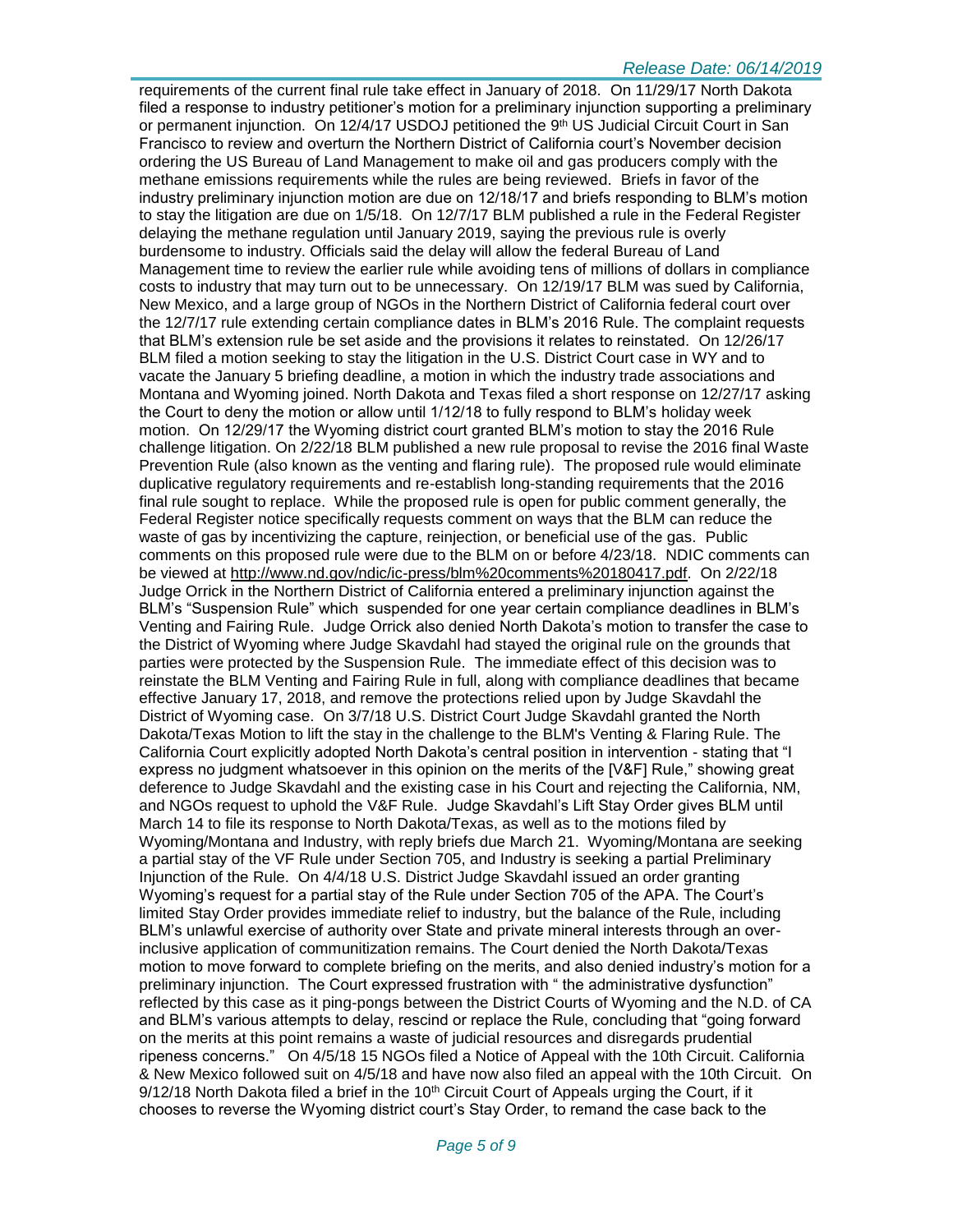Wyoming district court with direction to finish this protracted legal process by promptly proceeding to a ruling on the merits. On 9/18/18 BLM issued their final rule revising the Obama-era Waste Prevention Rule, also referred to as the venting and flaring rule. The new rule will better align venting and flaring regulations with President Trump's priorities on energy development, job creation, and reduced compliance costs. These changes will also allow BLM to recognize existing state regulatory efforts and avoid duplicative requirements. In response to comments and after further consideration, the BLM made the following modifications to the proposed rule in this final rule: (1) Clarification that the 24-hour limit on royalty-free flaring during downhole well maintenance and liquids unloading in § 3179.104 applies "per event"; (2) Addition of a standard for "applicable rules, regulations, or orders" of a State regulatory agency or tribe in § 3179.201(a); and (3) Addition of a provision allowing for tribes to seek BLM approval to have tribal rules apply in place of any or all of the provisions of subpart 3179. The revised rule goes into effect on 11/27/18. On 9/28/18 a coalition of 17 conservation and tribal citizen groups filed a lawsuit challenging the decision to revise the Bureau of Land Management's Waste Prevention Rule, stating that the rule violates a number of existing federal policies. The states of New Mexico and California also filed a lawsuit challenging BLM's action. The BLM and NDIC have reached an impasse on negotiations for an agreement to implement section 3179.201, but continue to communicate regarding possible ways to resolve the disagreement.

**BLM** revised final regulations for hydraulic fracturing on federal and Indian lands were published in the CFR on 3/26/15 and they were scheduled to go into effect 6/24/15. North Dakota, Colorado, Utah, Wyoming, Western Energy Alliance, and IPAA filed for a preliminary injunction to prevent the rules going into effect until the case is settled. Following a lengthy hearing in Casper, Wyoming on 6/23/15, the court issued a stay on the rules. On 9/30/15 the court granted a preliminary injunction, preventing the rules from being enforced until litigation on the rule is final. The 10<sup>th</sup> Circuit Court of Appeals issued an order  $3/10/16$  denying the industry alternative motion for a stay. On 6/21/16 the court found the rule to be unlawful and ordered it set aside. The plaintiffs filed a motion with the US Court of Appeals for the Tenth Circuit to dismiss the appeal of the preliminary injunction. The Department of Justice on behalf of the BLM and the intervening environmental groups filed an appeal of the decision on the rule and oppose the motion to dismiss the appeal of the preliminary injunction. The North Dakota Response Brief to the US Court of Appeals for the Tenth Circuit was filed 9/15/16. NDIC comments on the rule can be found at [http://www.nd.gov/ndic/ic-press/BLM-comments-120625.pdf.](http://www.nd.gov/ndic/ic-press/BLM-comments-120625.pdf) On 3/28/17 President Trump issued an executive order which in part directs "The Secretary of the Interior shall review the following final rules, and any rules and guidance issued pursuant to them, for consistency with the policy set forth in section 1 of this order and, if appropriate, shall, as soon as practicable, suspend, revise, or rescind the guidance, or publish for notice and comment proposed rules suspending, revising, or rescinding those rules". This rule is included in the list as item (i). On 5/4/2017 BLM filed a request asking the court to hold the appeal in abeyance as it will "soon" initiate a rulemaking process to revise or rescind the 2015 Rule, that it had the authority to issue the Rule, but conceding that the Rule does not reflect BLM's current priorities or policies, as reflected in certain recent Presidential Executive Orders. After the BLM submitted its filings the 10th Circuit Court Appeals immediately directed the petitioners (including North Dakota) and the intervenors to file briefs by 6/5/17 to respond to BLM's position. Two amicus groups that submitted merits briefs (the law school professors and former DOI officials) filed supplemental amicus briefs on the questions posed by the Court following the change of Administrations. The Court's Supplemental Order authorized the filing of these additional amicus briefs. Both briefs seek to capitalize on the BLM's continued insistence that it had the authority to issue the Rule (but concede that the 2015 HF Rule does not reflect BLM's current priorities or policies as reflected in certain recent Presidential Executive Orders). The two amicus groups solicit the Court to rule on the merits of the BLM and NGO appeals and to overturn the District Court decision, actually asking the Court to issue an advisory opinion on the BLM's authority. In addition to addressing the NGO arguments, North Dakota will respond to these two briefs in the context that all three parties are asking the Court to do what it is prohibited from doing by Article III of the U.S. Constitution. North Dakota filed a response brief 6/20/17 in support of the BLM action to put the rule in abeyance and take final action vacating the rule. Oral arguments before the  $10<sup>th</sup>$  Circuit took place 7/27/17. A recording of the oral arguments is now available on the home page of the court's website [http://www.ca10.uscourts.gov.](https://urldefense.proofpoint.com/v2/url?u=http-3A__www.ca10.uscourts.gov&d=DwMGaQ&c=2s2mvbfY0UoSKkl6_Ol9wg&r=-wqsZnBxny594KY8HeElow&m=Ul_VtJUX6iW5pvHjCcBxUWtskC0F4Dhry3sPtcEHvCw&s=laRHiLDv5w8otcQWQjpn82WMieoB2AZ-Q4M1LFQPL5s&e=) NDIC filed comments supporting BLM's rescission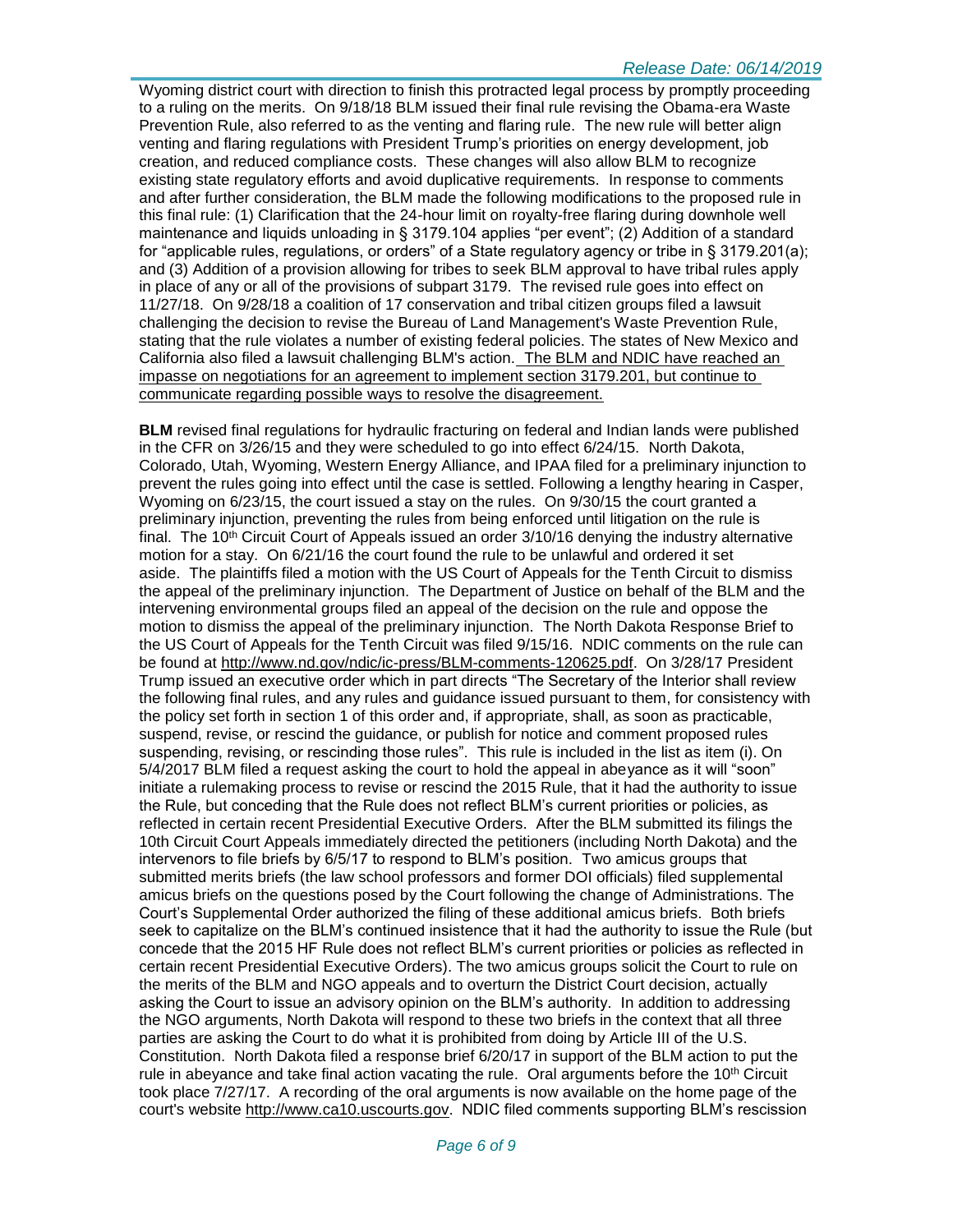of the rule that can be found at [http://www.nd.gov/ndic/ic-press/dmr-blm-comment17-9.pdf.](http://www.nd.gov/ndic/ic-press/dmr-blm-comment17-9.pdf) On 09/21/17 the 10th Circuit issued a split (2-1) decision to dismiss the appeals as prudentially unripe, vacate the district court's judgment invalidating the rule, and remand with instructions to dismiss the underlying action without prejudice. Appellees State of North Dakota, State of Colorado, State of Utah, and State of Wyoming's filed a Petition for Panel Rehearing And/Or Request for En Banc Determination on 11/03/17. On 11/06/17 the court ordered the appellants to file a response to the Petition on or before 11/20/2017. The En Banc rehearing request was denied. The  $10<sup>th</sup>$  circuit court has not yet issued its mandate ending the current round of litigation in the Wyoming District court. The Ute tribe filed a motion on 1/12/18 asking the court to dismiss the appeals as moot based on the publication of the rescission rule and leave the WY court decision to vacate the rule in place. The court ordered the DOJ and BLM to file a response by 1/22/18. On 12/29/17 BLM published a final rule rescinding the 2015 Hydraulic Fracturing rules with 2 exceptions 1) the rule does not restore language requiring pre-approval of non-routine hydraulic fracturing operations and 2) the rule does not rescind changes to 43 CFR 3160 due to other rules published between 3/26/15 and 12/29/17 (electronic filing and venting & flaring rules). On 2/7/18 North Dakota filed a reply in support of its motion to dismiss the original rule appeal as moot pursuant to Federal Rule of Appellate Procedure 27(a)(4), and request that the Court should not issue the mandate, nor vacate the District Court's judgment based on two new and important developments: (1) on December 29, 2017, the Bureau of Land Management (BLM) promulgated a final rule rescinding the Hydraulic Fracturing Rule ("HF Rule"), and (2) on January 24, 2018, the Citizen Group Intervenors challenged the repeal of the HF Rule ("HF Repeal Rule") in the U.S. District Court for the Northern District of California.

**BLM** On 8/9/17 the DOI Interior board of Land Appeals stayed drilling on the Slawson Torpedo wells. The MHA Nation appealed the BLM decision to grant drilling permits because the well pad is located 600 feet from Lake Sakakawea although a 2012 tribal law requires the wells be 2,640 feet from the lake. The spacing unit for the wells contains private, federal, and state minerals while the surface location is on private land within the boundaries of the Fort Berthold Reservation. On 8/15/17 U.S. District Court Judge Daniel Hovland granted Slawson's request to continue drilling and on 8/29/17 extended the order allowing drilling to continue until another hearing on the matter is held. On 6/21/18 the Mandan, Hidatsa and Arikara Nation sued the U.S. Department of the Interior challenging a decision from the agency's Office of Hearing and Appeals that the tribe said approved drilling near a lake within the boundaries of the nation's Fort Berthold Indian Reservation. Among other things, the nation asked for "an order setting aside and vacating the director's decision and holding that the eight [applications for permit to drill] must be denied because they are within 1,000 feet of Lake Sakakawea, the source of the MHA Nation's drinking water; or in the alternative reinstituting the board's stay order and remanding the case back to the Department of the Interior for reconsideration."

# **Environmental Protection Agency**

**EPA** On 08/21/2018 the U.S. Environmental Protection Agency (EPA) proposed a new rule to reduce greenhouse gas (GHG) emissions from existing coal-fired electric utility generating units and power plants across the country. This proposal, entitled the Affordable Clean Energy (ACE) Rule, establishes emission guidelines for states to use when developing plans to limit GHGs at their power plants. The ACE Rule replaced the prior administration's Clean Power Plan (CPP) and instead empowers states, promotes energy independence, and facilitates economic growth and job creation. Pursuant to President Trump's Executive Order 13873, which directed Federal agencies to review burdensome regulations, the EPA undertook a review of the CPP. Many believed the CPP exceeded EPA's authority under the Clean Air Act, which is why 27 states, 24 trade associations, 37 rural electric co-ops, and three labor unions challenged the rule. The Supreme Court issued an unprecedented stay of the rule. The proposal was published in the Federal Register on 8/31/18 and EPA will take comment on the proposal for 60 days (until 10/30/18) and will hold a public hearing. More information is available at [https://www.epa.gov/stationary-sources-air-pollution/proposal-affordable-clean-energy-ace-rule.](https://www.epa.gov/stationary-sources-air-pollution/proposal-affordable-clean-energy-ace-rule)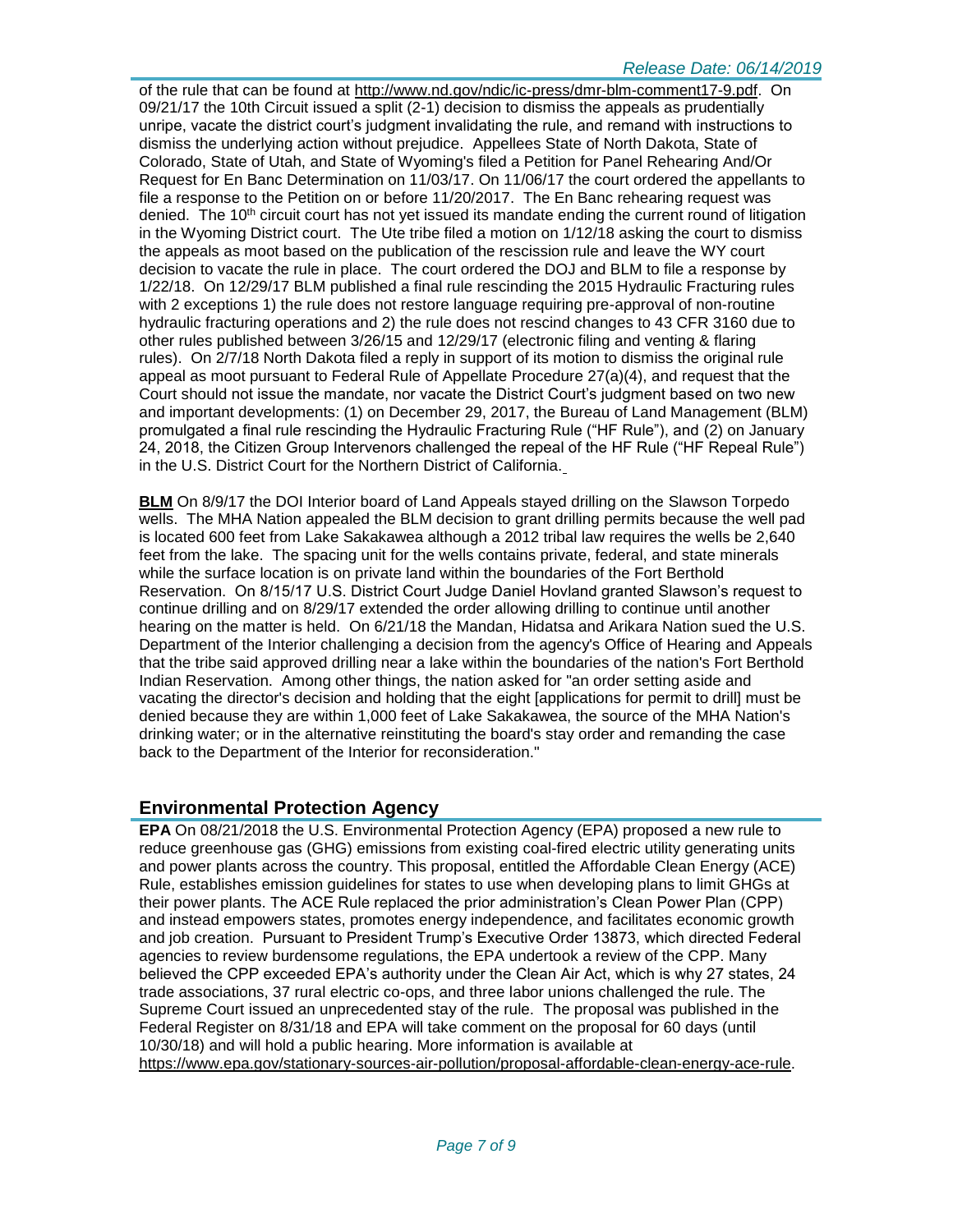**EPA** On 08/24/18 Trump administration officials at EPA announced they are phasing out the agency's enforcement focus on animal waste pollution and the oil and gas industry. Enforcement chief Susan Bodine said she wants to shift the focus away from oil and gas as a sector deserving of extra scrutiny and toward prioritizing broad environmental problems, such as air pollution.

**EPA** On 6/3/16 the final rule proposing a suite of changes to Clean Air Act permitting requirements for new and modified emissions sources in the oil and natural gas industry was published in the Federal Register. On 6/29/16 the NDIC decided to file a Petition for Review with the US Appeals Court for the District of Columbia to defend the state's sovereign jurisdiction over oil and gas regulation. Thirteen other states have joined this effort. North Dakota declined the standard offer to explore settlement through the court's mediation program.

The proposed actions and NDIC comments are as follows:

o Proposed New Source Performance Standards – Docket ID number EPA-HQ-OAR-2010- 0505. NDIC comments can be found at [http://www.nd.gov/ndic/ic-press/EPA-HQ-OAR-2010-](http://www.nd.gov/ndic/ic-press/EPA-HQ-OAR-2010-0505.pdf) [0505.pdf](http://www.nd.gov/ndic/ic-press/EPA-HQ-OAR-2010-0505.pdf)

o Draft Control Techniques Guidelines – Docket ID number: EPA-HQ-OAR-2015-0216. NDIC comments can be found at<http://www.nd.gov/ndic/ic-press/EPA-HQ-OAR-2015-0216.pdf> o Proposed Source Determination Rule – Docket ID number: EPA-HQ-OAR-2013-0685. NDIC comments can be found at<http://www.nd.gov/ndic/ic-press/EPA-HQ-OAR-2013-0685.pdf> o Proposed Federal Implementation Plan for Implementing Minor New Source Review Permitting in Indian Country – Docket ID number: EPA-HQ-OAR-2014-0606. NDIC comments can be found at [http://www.nd.gov/ndic/ic-press/EPA-HQ-OAR-2014-0606.pdf.](http://www.nd.gov/ndic/ic-press/EPA-HQ-OAR-2014-0606.pdf)

North Dakota et al. and EPA have filed motions to govern further proceedings and briefing schedules. On 3/28/17 President Trump issued an executive order which in part directs "The Administrator shall review the final rule entitled "Oil and Natural Gas Sector: Emission Standards for New, Reconstructed, and Modified Sources," 81 Fed. Reg. 35824 (November 3, 2016), and any rules and guidance issued pursuant to it, for consistency with the policy set forth in section 1 of this order and, if appropriate, shall, as soon as practicable, suspend, revise, or rescind the guidance, or publish for notice and comment proposed rules suspending, revising, or rescinding those rules." On 4/7/17 EPA filed a motion to hold the cases in abeyance. On 6/8/17 the NGO environmental groups challenged EPA's November 5th decision to issue a 90 day stay of the Rule's upcoming implementation dates. The NGOs argue that EPA's justifications for its stay (onerous implementation costs and excessive state administrative burdens) of the Rule were already raised and rejected by EPA during EPA's original rulemaking and that the requirements of a "judicial stay" are not met. The NGO's action is a new case, filed in the D.C. Circuit. They have also filed an emergency motion asking the Court to immediately vacate EPA's decision. On November 3 the DC Circuit court issued a 2:1 decision granting the NGO petition and vacating EPA's 90 day stay of the rule. North Dakota filed an amicus brief in support of the EPA stay. On 7/13/17 the same DC Circuit court granted an EPA motion to recall the mandate and granting 14 days for then EPA to seek reconsideration or review by the full court. API and WVA along with other states filed petitions for rehearing en banc, but on 8/10/17 the entire DC Circuit issued an order denying the API and WVa et al States petitions. EPA now proposes a 2-year stay of certain provision in the oil and gas NSPS. North Dakota filed comments on 8/9/17 in support of the proposed 2-year stay. On 11/8/17 EPA published a Federal Register notice request for supplemental comments relating to the current Administration's efforts to change course on the oil and gas sector methane regulations put in place by the Obama Administration. North Dakota did not submit additional comment to EPA because the North Dakota comments submitted on 8/9/17 correctly advocate that EPA's rationale for the two year stay also justifies outright repeal of the original Rule, so it justifies a two year stay. On 9/11/18 EPA proposed targeted improvements to the 2016 New Source Performance Standards for the oil and gas industry that streamline implementation, reduce duplicative EPA and state requirements, and significantly decrease unnecessary burdens on domestic energy producers. This oil and gas targeted improvements package is expected to save up to approximately \$484 million in regulatory costs from 2019 – 2025 or \$75 million annually. More detailed information including how to comment can be found at [https://www.epa.gov/sites/production/files/2018-](https://www.epa.gov/sites/production/files/2018-09/documents/oil_and_gas_technical_proposal_fact_sheet.9.11.18_0.pdf)

[09/documents/oil\\_and\\_gas\\_technical\\_proposal\\_fact\\_sheet.9.11.18\\_0.pdf.](https://www.epa.gov/sites/production/files/2018-09/documents/oil_and_gas_technical_proposal_fact_sheet.9.11.18_0.pdf)